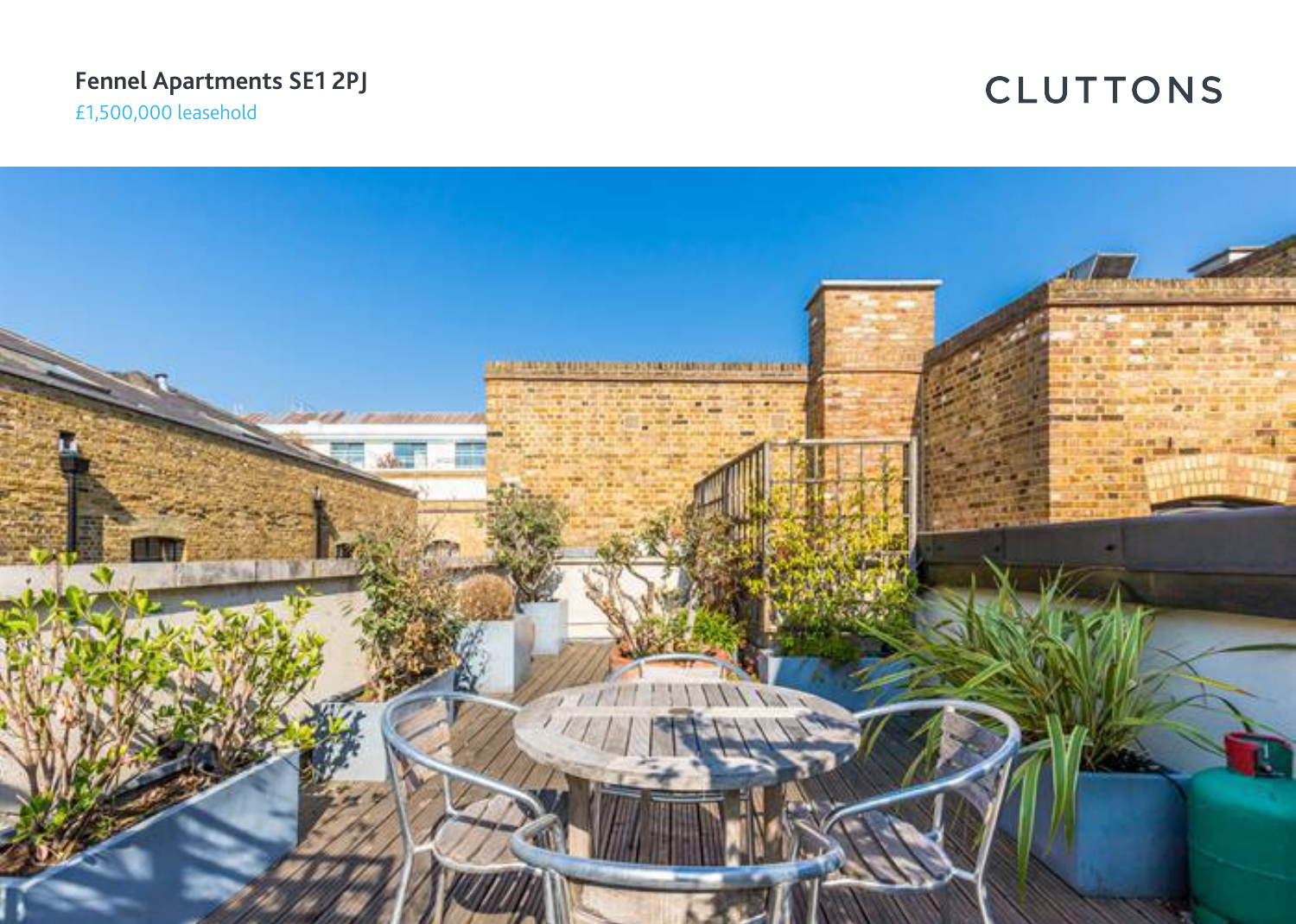### cluttons.com

**A beautifully presented two double bedroom penthouse apartment with a large roof terrace exceeding 900 square feet.**

Northern and Jubilee lines) stations are within easy

access.

This exceptional apartment is presented to a very high standard throughout.

The accommodation comprises of bright and airy reception room with open-plan modern kitchen, two double bedrooms to which both of them have private balconies and two bathrooms (one en suite).

There is also an impressively large and private roof terrace stretching the width of the apartment.

Cayenne Court is located in the heart of Shad Thames, close to all the amenities that the area has to offer.

The development has use of an onsite gym and swimming pool in addition to 24 hour Porterage, lift access and secure car parking.

Tower Hill (District and Circle lines) and London Bridge (National Rail Services,



**Fennel Apartments, SE1** 

Approximate Gross Internal Area 111.1 sq m (1196 sq ft)

Illustration for identification purposes only, not to scale All measurements are maximum, and include wardrobes and window bays where applicable

Approximate gross internal area: 1196 sq ft (111.1 sq m) EPC rating: C | Ref: TOW200089

 $\boldsymbol{\omega}$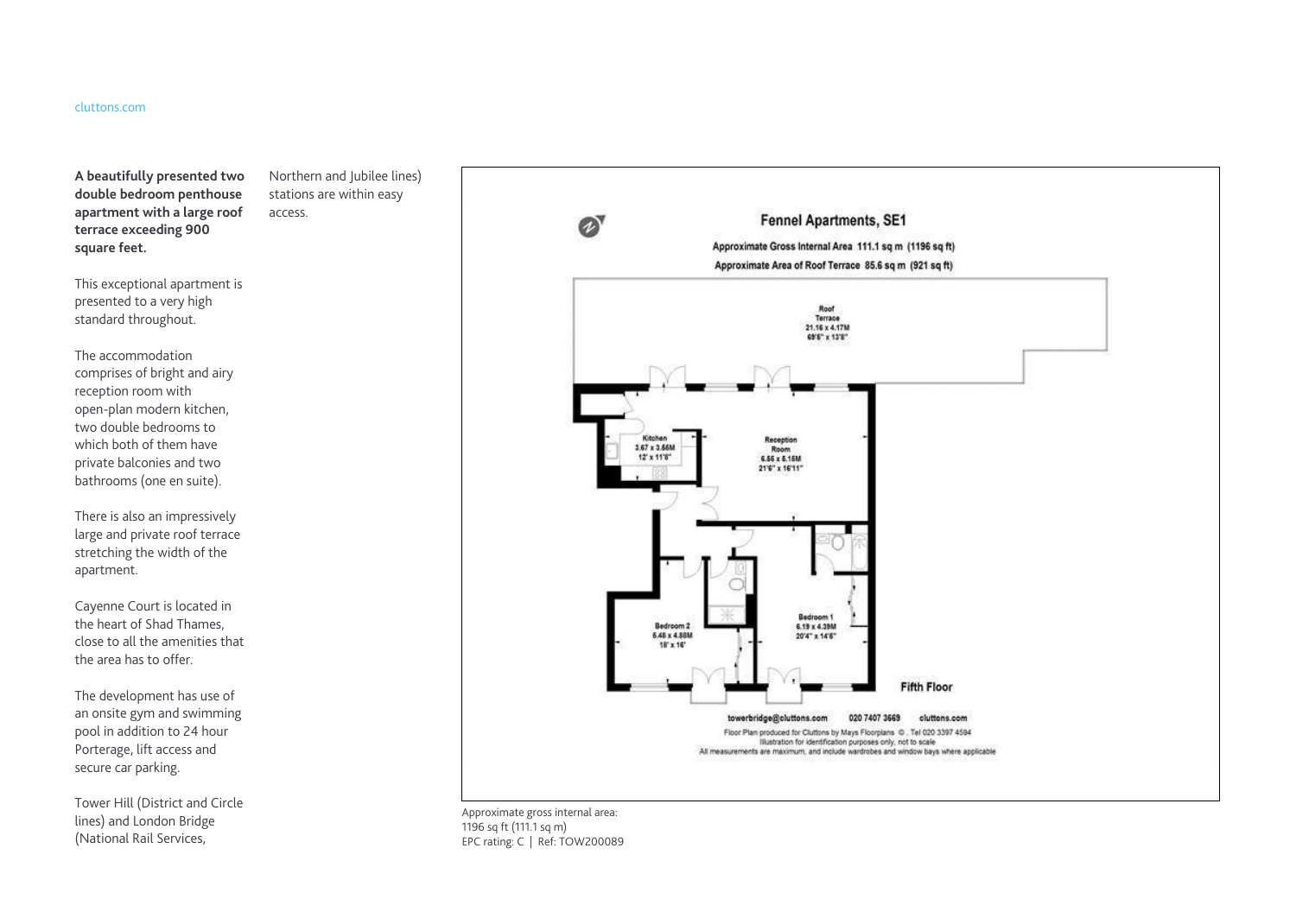